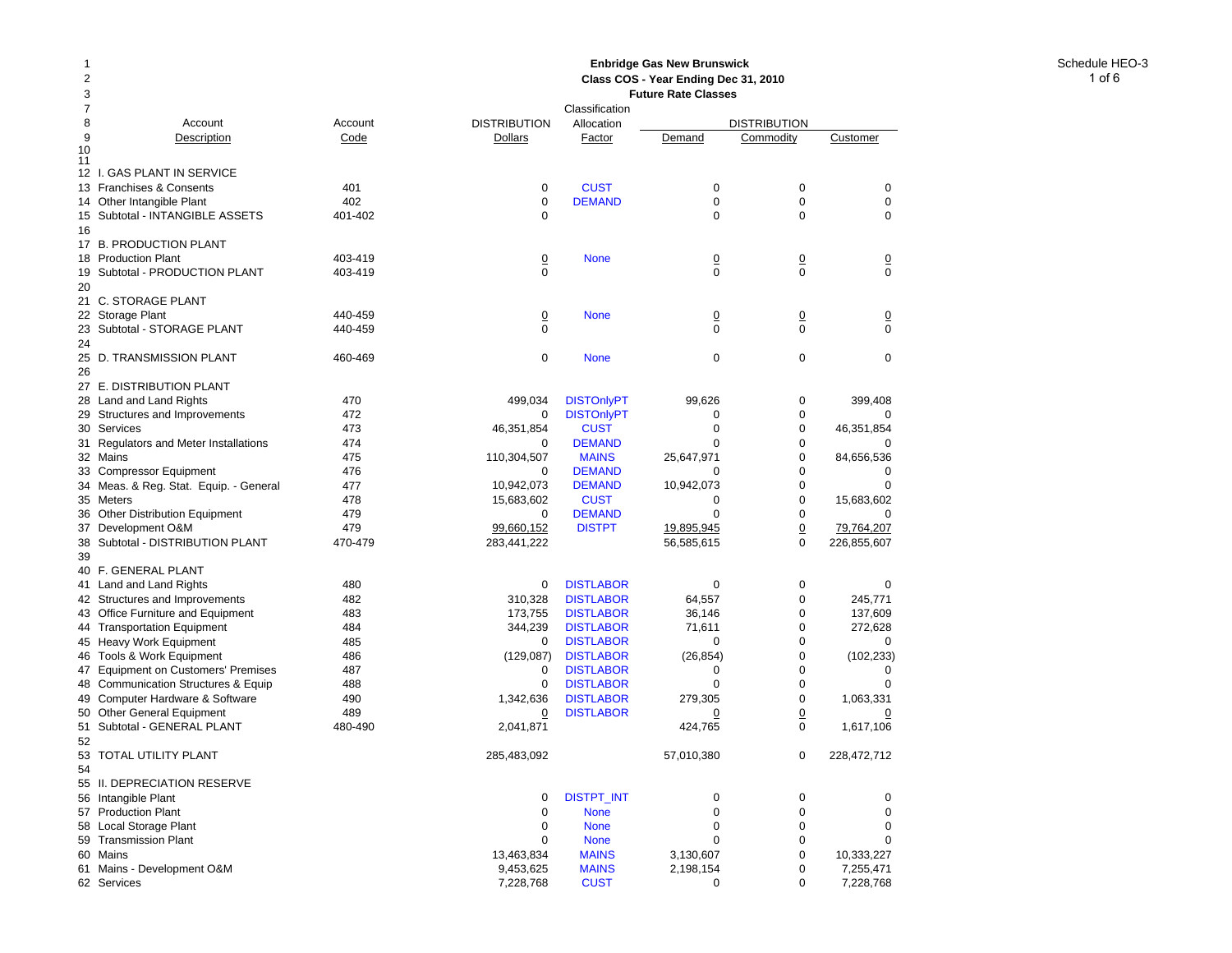#### Schedule HEO-3 **Enbridge Gas New Brunswick Class COS - Year Ending Dec 31, 2010 Future Rate Classes**

| 3        | <b>Future Rate Classes</b>               |         |                     |                   |            |                     |             |  |
|----------|------------------------------------------|---------|---------------------|-------------------|------------|---------------------|-------------|--|
|          |                                          |         |                     | Classification    |            |                     |             |  |
| 8        | Account                                  | Account | <b>DISTRIBUTION</b> | Allocation        |            | <b>DISTRIBUTION</b> |             |  |
| 9        | Description                              | Code    | <b>Dollars</b>      | Factor            | Demand     | Commodity           | Customer    |  |
| 10<br>11 |                                          |         |                     |                   |            |                     |             |  |
|          | 63 Meters                                |         | 2,863,463           | <b>CUST</b>       | $\Omega$   | 0                   | 2,863,463   |  |
|          | 64 Distr Other                           |         | 2,777,143           | <b>DISTOnlyPT</b> | 554,423    | 0                   | 2,222,720   |  |
|          | 65 General Plant                         |         | 960,799             | <b>DISTLABOR</b>  | 199,872    | <u>0</u>            | 760,926     |  |
| 66       | TOTAL - DEPRECIATION RESERVE             |         | 36,747,631          |                   | 6,083,056  | 0                   | 30,664,575  |  |
| 67       |                                          |         |                     |                   |            |                     |             |  |
|          | 68 III. OTHER RATE BASE ITEMS            |         |                     |                   |            |                     |             |  |
|          | 69 Gas Storage Inventory                 |         | $\Omega$            | <b>COMMODITY</b>  | $\Omega$   | 0                   | 0           |  |
|          | 70 CWIP                                  |         | 0                   | <b>DISTOnlyPT</b> | $\Omega$   | 0                   |             |  |
|          | 71 Customer Deposits                     |         | 0                   | <b>CUST</b>       | $\Omega$   | 0                   |             |  |
|          | 72 Franchise fee                         |         | 650,000             | <b>DISTOnlyPT</b> | 129,765    | 0                   | 520,235     |  |
|          | 73 Deferred development costs            |         | 0                   | <b>COMMODITY</b>  | $\Omega$   | 0                   |             |  |
|          | 74 Deferred carrying costs               |         | $\Omega$            | <b>DISTPT</b>     | $\Omega$   | 0                   |             |  |
|          | 75 Deferred equity offering costs        |         | 434,533             | <b>DISTOnlyPT</b> | 86,749     | 0                   | 347,784     |  |
|          | 76 Term deposit                          |         | 3,128,305           | <b>DISTOnlyPT</b> | 624,528    | 0                   | 2,503,777   |  |
|          | 77 Deferral account                      |         | 154,231,077         | <b>DISTPT</b>     | 30,790,371 | $\overline{0}$      | 123,440,706 |  |
|          | 78 Total - OTHER RATE BASE ITEMS         |         | 158,443,915         |                   | 31,631,413 | 0                   | 126,812,502 |  |
| 79       |                                          |         |                     |                   |            |                     |             |  |
|          | 80 IV. TOTAL RATE BASE (Excl. Working Ca |         | 407,179,377         |                   | 82,558,737 | 0                   | 324,620,639 |  |
|          | 81 Working Capital                       | 131     | 34,645              | <b>DISTPT</b>     | 6,916      | 0                   | 27,729      |  |
| 82       |                                          |         |                     |                   |            |                     |             |  |
|          | 83 V. TOTAL RATE BASE                    |         | 407,214,022         |                   | 82,565,654 | 0                   | 324,648,368 |  |
|          |                                          |         |                     |                   |            |                     |             |  |

1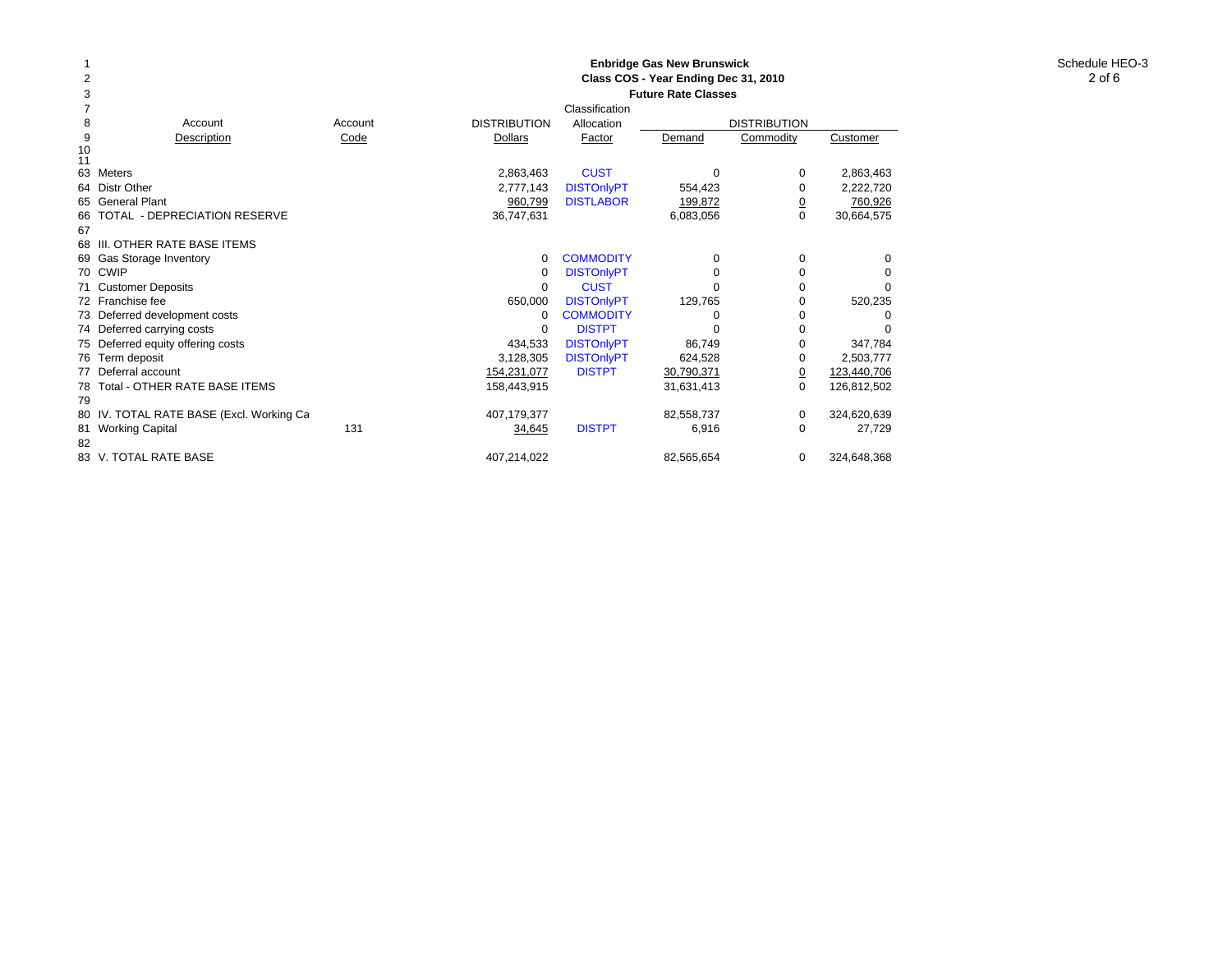## Schedule HEO-3 **Enbridge Gas New Brunswick Class COS - Year Ending Dec 31, 2010**

| 2<br>3 |                                                                     |            | Class COS - Year Ending Dec 31, 2010<br><b>Future Rate Classes</b> |                              |                         |                            |                            |  |  |
|--------|---------------------------------------------------------------------|------------|--------------------------------------------------------------------|------------------------------|-------------------------|----------------------------|----------------------------|--|--|
| 7<br>8 | Account                                                             | Account    | <b>DISTRIBUTION</b>                                                | Classification<br>Allocation |                         | <b>DISTRIBUTION</b>        |                            |  |  |
| 9      | Description                                                         | Code       | Dollars                                                            | Factor                       | Demand                  | Commodity                  | Customer                   |  |  |
| 10     |                                                                     |            |                                                                    |                              |                         |                            |                            |  |  |
| 11     |                                                                     |            |                                                                    |                              |                         |                            |                            |  |  |
| 84     | 85 I. OPERATION & MAINTENANCE EXPEN                                 |            |                                                                    |                              |                         |                            |                            |  |  |
|        | 86 A. PRODUCTION EXPENSES                                           |            |                                                                    |                              |                         |                            |                            |  |  |
|        | 87 1. Manufactured Gas Production                                   |            |                                                                    |                              |                         |                            |                            |  |  |
|        | 88 Operation Supv and Engineering                                   | 610        | 0                                                                  | <b>None</b>                  | 0                       | 0                          | $\mathbf 0$                |  |  |
|        | 89 Gas Wells                                                        | 614        | $\Omega$                                                           | <b>None</b>                  | $\Omega$                | $\Omega$                   | $\mathbf 0$                |  |  |
|        | 90 Other Gas Production                                             | 619        | $\overline{0}$                                                     | <b>None</b>                  | 0                       | 0                          | $\Omega$                   |  |  |
| 91     | Subtotal - Production                                               | 610-619    | 0                                                                  |                              | $\mathbf 0$             | $\mathbf 0$                | $\mathbf 0$                |  |  |
|        | 92 Supervision                                                      | 810        | 0                                                                  | <b>None</b>                  | 0                       | 0                          | 0                          |  |  |
|        | 93 Gas Production Maintenance                                       | 814        | $\overline{0}$                                                     | <b>None</b>                  | $\overline{0}$          | $\overline{0}$             | $\overline{0}$             |  |  |
| 94     | Subtotal - O&M Accounts 617-618                                     | 810-819    | 0                                                                  |                              | 0                       | $\mathbf 0$                | 0                          |  |  |
|        | 95 Subtotal - Manufactured Gas Production                           | 610-819    | $\Omega$                                                           |                              | $\mathbf 0$             | $\mathbf 0$                | 0                          |  |  |
| 96     |                                                                     |            |                                                                    |                              |                         |                            |                            |  |  |
|        | 97 Gas Supply Expenses                                              |            |                                                                    |                              |                         |                            |                            |  |  |
|        | 98 Natural Gas Purchases                                            | 623        | 0                                                                  | <b>None</b>                  | 0                       | 0                          | $\Omega$                   |  |  |
|        | 99 Gas Supply Operation                                             | 624        | 83,196                                                             | <b>DISTPT</b>                | 16,609                  | 0                          | 66,587                     |  |  |
|        | 100 Natural Gas W/D from Storage                                    | 627-628    | 0                                                                  | <b>None</b>                  | 0                       | 0                          | 0                          |  |  |
|        | 101 Gas Used for Other Util Operations                              | 629        | 0                                                                  | <b>None</b>                  | 0                       | $\Omega$                   | 0                          |  |  |
|        | 102 Other Gas Supply Expenses                                       | 623-629    | $\mathbf 0$                                                        | <b>None</b>                  | $\overline{0}$          | $\overline{0}$<br>$\Omega$ | $\overline{0}$             |  |  |
|        | 103 Subtotal - PRODUCTION EXPENSES                                  |            | 83,196                                                             |                              | 16,609                  |                            | 66,587                     |  |  |
| 104    | 105 B. NATURAL GAS STORAGE, TERMINAL                                |            |                                                                    |                              |                         |                            |                            |  |  |
|        | 106 Storage Operation & Maintenance                                 | 640-859    | 0                                                                  | <b>None</b>                  | 0                       | 0                          | 0                          |  |  |
|        | 107 Subtotal - NATURAL GAS STORAGE                                  | 640-859    | $\Omega$                                                           |                              | $\Omega$                | $\Omega$                   | $\Omega$                   |  |  |
| 108    |                                                                     |            |                                                                    |                              |                         |                            |                            |  |  |
|        | 109 C. TRANSMISSION EXPENSES                                        | 660-869    | 608,666                                                            | <b>DEMAND</b>                | 608,666                 | $\mathbf 0$                | $\mathbf 0$                |  |  |
| 110    |                                                                     |            |                                                                    |                              |                         |                            |                            |  |  |
|        | 111 D. DISTRIBUTION EXPENSES                                        |            |                                                                    |                              |                         |                            |                            |  |  |
|        | 112 Supervision                                                     | 670-870    |                                                                    | 887,576 MAIN&SERVICE         | 145,315                 | 0                          | 742,261                    |  |  |
|        | 113 Load Dispatching                                                | 671        | 0                                                                  | <b>MAINS</b>                 | 0                       | 0                          | 0                          |  |  |
|        | 114 Meter and Regulator Work                                        | 673-878    |                                                                    | 0 MAIN&SERVICE               | 0                       | $\mathbf 0$                | $\mathbf 0$                |  |  |
|        | 115 Service Work                                                    | 674        | $\Omega$                                                           | <b>DEMAND</b>                | $\mathbf 0$             | $\Omega$                   | $\Omega$                   |  |  |
|        | 116 Mains and Services                                              | 675-875    |                                                                    | 361,986 MAIN&SERVICE         | 59,265                  | $\mathbf 0$                | 302,721                    |  |  |
|        | 117 Compressor Equipment                                            | 676-876    | $\Omega$                                                           | <b>DEMAND</b>                | 0                       | $\Omega$                   | $\Omega$                   |  |  |
|        | 118 Measuring and Regulation                                        | 677-877    | 49,372                                                             | <b>DEMAND</b>                | 49,372                  | $\mathbf 0$                | $\mathbf 0$                |  |  |
|        | 119 Other Distribution Equipment                                    | 679-879    | 0                                                                  | <b>DEMAND</b>                | 0                       | 0                          | 0                          |  |  |
|        | 120 Structures and Improvements                                     | 872        | $\Omega$                                                           | <b>DISTOnlyPT</b>            | $\mathbf 0$             | $\Omega$                   | $\Omega$                   |  |  |
|        | 121 General Maintenance                                             | 884-889    | 1,158,404                                                          | <b>DISTLABOR</b>             | 240,980                 | 0                          | 917,424                    |  |  |
|        | 122 Subtotal - DISTRIBUTION EXPENSES                                | 670-889    | 2,457,338                                                          |                              | 494,931                 | 0                          | 1,962,406                  |  |  |
|        | 123 Total - OPERATION & MAINTENANCE E>                              |            | 3,066,004                                                          |                              | 1,103,598               | 0                          | 1,962,406                  |  |  |
| 124    |                                                                     |            |                                                                    |                              |                         |                            |                            |  |  |
|        | 125 II. SALES & MARKETING                                           |            |                                                                    |                              |                         |                            |                            |  |  |
|        | 126 Supervision                                                     | 700        | $\mathbf 0$                                                        | <b>None</b>                  | 0                       | 0                          | 0                          |  |  |
|        | 127 Advertising - Natural Gas Promotion                             | 701<br>702 | $\Omega$<br>$\mathbf 0$                                            | <b>None</b><br><b>None</b>   | $\Omega$<br>$\mathbf 0$ | $\Omega$<br>$\mathbf 0$    | $\mathbf 0$<br>$\mathbf 0$ |  |  |
|        | 128 Demonstration and Selling Exp<br>129 Revenue from Merchandising | 703        | $\Omega$                                                           | <b>CUST</b>                  | 0                       | $\Omega$                   | $\mathbf 0$                |  |  |
|        | 130 Expense of Merchandising                                        | 704        | 0                                                                  | <b>CUST</b>                  | $\Omega$                | $\Omega$                   | $\Omega$                   |  |  |
|        | 131 Advertising - Other                                             | 705        | 0                                                                  | <b>None</b>                  | 0                       | 0                          | 0                          |  |  |
|        | 132 Other Sales Promotion                                           | 709        | 0                                                                  | <b>None</b>                  | $\overline{0}$          | 0                          | $\overline{0}$             |  |  |
|        | 133 Total - CUSTOMER ACCOUNTS EXPENS                                |            | $\Omega$                                                           |                              | $\mathbf 0$             | $\Omega$                   | $\mathbf 0$                |  |  |
|        |                                                                     |            |                                                                    |                              |                         |                            |                            |  |  |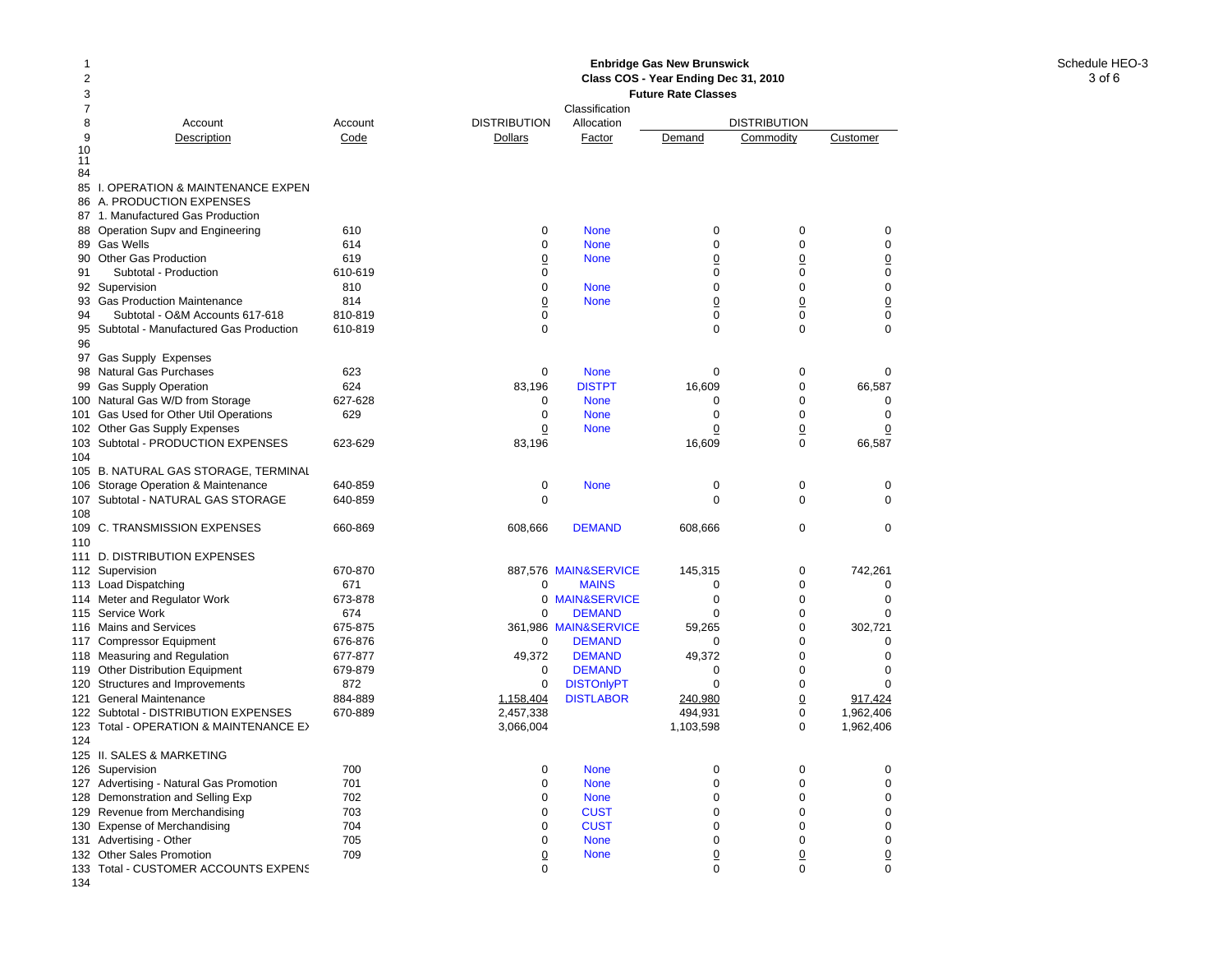#### Schedule HEO-3 **Enbridge Gas New Brunswick Class COS - Year Ending Dec 31, 2010 Future Rate Classes**

| 2   |                                        |                            |                     |                  | Class COS - Year Ending Dec 31, 2010 |                |                |  |  |
|-----|----------------------------------------|----------------------------|---------------------|------------------|--------------------------------------|----------------|----------------|--|--|
|     |                                        | <b>Future Rate Classes</b> |                     |                  |                                      |                |                |  |  |
|     |                                        |                            |                     | Classification   |                                      |                |                |  |  |
| 8   | Account                                | Account                    | <b>DISTRIBUTION</b> | Allocation       | <b>DISTRIBUTION</b>                  |                |                |  |  |
| 9   | Description                            | Code                       | <b>Dollars</b>      | Factor           | Demand                               | Commodity      | Customer       |  |  |
| 10  |                                        |                            |                     |                  |                                      |                |                |  |  |
| 11  | 135 III. CUSTOMER SERVICE & INFORMATI( |                            |                     |                  |                                      |                |                |  |  |
|     |                                        |                            |                     |                  |                                      |                |                |  |  |
|     | 136 Operatin Supervision               | 710                        | $\Omega$            | <b>CUST</b>      | 0                                    | 0              | $\Omega$       |  |  |
|     | 137 Customers' Contracts and Orders    | 711                        | 0                   | <b>CUST</b>      | 0                                    |                | 0              |  |  |
|     | 138 Meter Reading                      | 712                        | 0                   | <b>CUST</b>      | O                                    | 0              | 0              |  |  |
|     | 139 Customers' Billing and Accounting  | 713                        |                     | <b>CUST</b>      | U                                    |                | 0              |  |  |
|     | 140 Credit and Collection              | 714                        | 0                   | <b>CUST</b>      | O                                    | 0              | 0              |  |  |
|     | 141 Uncollectable Accounts             | 718                        | 0                   | <b>CUST</b>      | 0                                    | 0              | 0              |  |  |
|     | 142 Other Customer Accounting          | 719                        | $\Omega$            | <b>CUST</b>      | 0                                    | 0              | 0              |  |  |
|     | 143 Total - CUSTOMER SERVICE & INFORM. |                            | $\Omega$            |                  | O                                    | 0              | $\Omega$       |  |  |
| 144 |                                        |                            |                     |                  |                                      |                |                |  |  |
|     | 145 Total - CUSTOMER ACCOUNTS, SERVIC  |                            | $\Omega$            |                  | 0                                    | $\Omega$       | $\Omega$       |  |  |
| 146 |                                        |                            |                     |                  |                                      |                |                |  |  |
|     | 147 IV. ADMINISTRATIVE & GENERAL EXPE  |                            |                     |                  |                                      |                |                |  |  |
| 148 |                                        |                            |                     |                  |                                      |                |                |  |  |
|     | 149 Administrative & General           | 721                        | 7,402               | <b>DISTLABOR</b> | 1,540                                | 0              | 5,862          |  |  |
|     | 150 Special Services                   | 722                        | 413,351             | <b>DISTLABOR</b> | 85,988                               | 0              | 327,363        |  |  |
|     | 151 Insurance                          | 723                        | 318,706             | <b>DISTPT</b>    | 63,626                               | 0              | 255,080        |  |  |
|     | 152 Injuries & Damages                 | 724                        | $\mathbf 0$         | <b>DISTLABOR</b> | O                                    |                | $\Omega$       |  |  |
|     | 153 Employee Pensions and Benefits     | 725                        | 560.783             | <b>DISTLABOR</b> | 116,658                              | 0              | 444.125        |  |  |
|     | 154 Other Admin & Gen Expenses         | 728                        | 3,195,901           | <b>DISTPT</b>    | 638,023                              | 0              | 2,557,878      |  |  |
|     | 155 Admin & Gen Expenses Transferred   | 729                        | $\overline{0}$      | <b>DISTLABOR</b> | <u>0</u>                             | $\overline{0}$ | $\overline{0}$ |  |  |
|     | 156 Subtotal - O&M Accounts 721-729    |                            | 4,496,143           |                  | 905,835                              | $\Omega$       | 3,590,308      |  |  |
| 157 |                                        |                            |                     |                  |                                      |                |                |  |  |
|     | 158 TOTAL - OPERATING EXPENSES (Excl [ |                            | 7,562,147           |                  | 2,009,433                            | 0              | 5,552,714      |  |  |
|     |                                        |                            |                     |                  |                                      |                |                |  |  |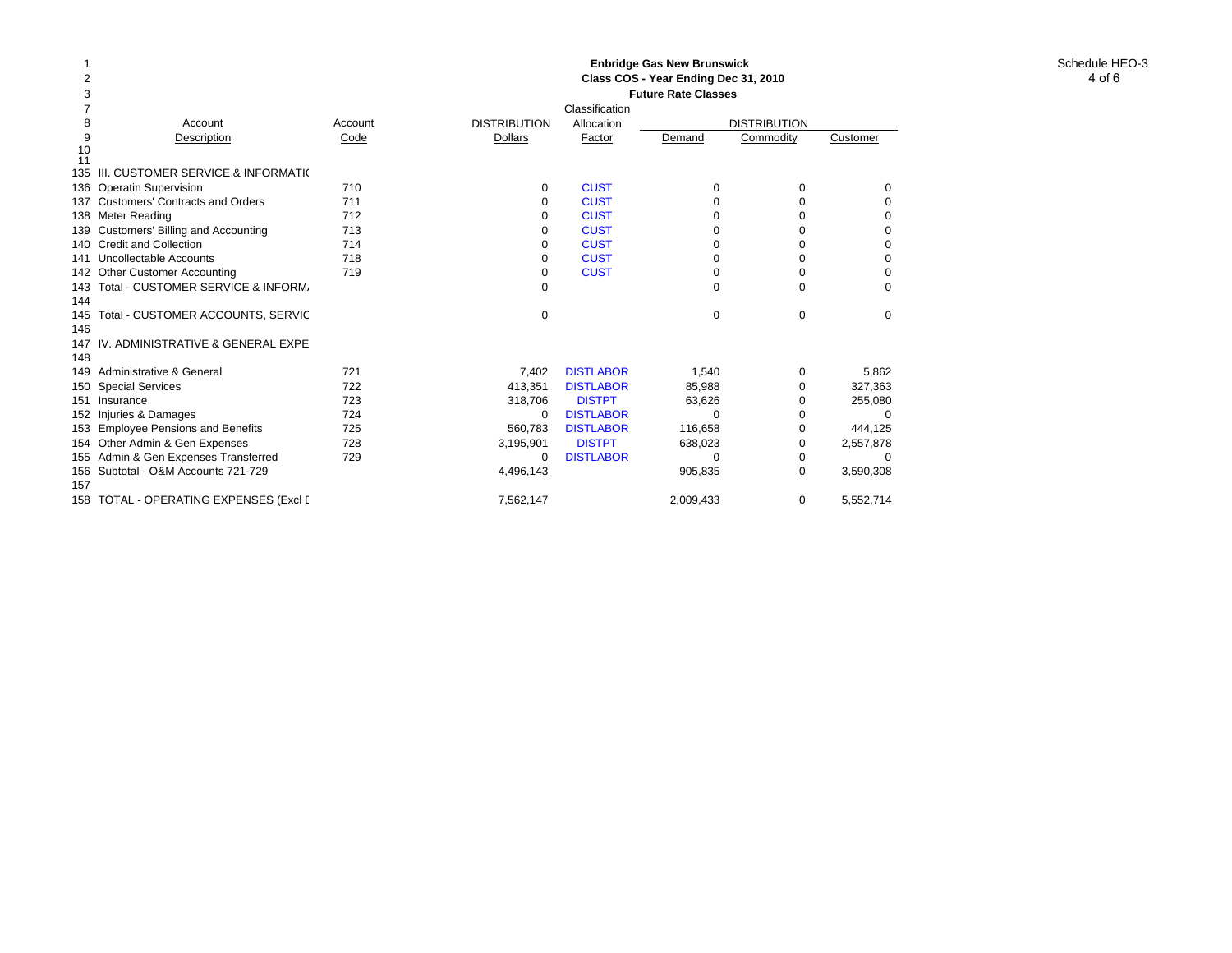# Schedule HEO-3 **Enbridge Gas New Brunswick Class COS - Year Ending Dec 31, 2010**

| 2<br>Class COS - Year Ending Dec 31, 2010<br>3<br><b>Future Rate Classes</b> |                 |                     |                            |                |                                  |                  |  |
|------------------------------------------------------------------------------|-----------------|---------------------|----------------------------|----------------|----------------------------------|------------------|--|
| $\overline{7}$<br>8                                                          |                 | <b>DISTRIBUTION</b> | Classification             |                |                                  |                  |  |
| Account<br>9<br>Description                                                  | Account<br>Code | Dollars             | Allocation<br>Factor       | Demand         | <b>DISTRIBUTION</b><br>Commodity | Customer         |  |
| 10                                                                           |                 |                     |                            |                |                                  |                  |  |
| 11                                                                           |                 |                     |                            |                |                                  |                  |  |
| 159                                                                          |                 |                     |                            |                |                                  |                  |  |
| 160 VI. DEPRECIATION EXPENSE                                                 |                 |                     |                            |                |                                  |                  |  |
| 161 Intangible Plant                                                         | 403<br>403      | $\mathbf 0$<br>0    | <b>DISTPT_INT</b>          | 0<br>0         | 0<br>0                           | 0<br>$\mathbf 0$ |  |
| 162 Production Plant<br>163 Local Storage Plant                              | 403             | 0                   | <b>None</b><br><b>None</b> | 0              | 0                                | 0                |  |
| 164 Transmission Plant                                                       | 403             | $\Omega$            | <b>None</b>                | $\Omega$       | $\Omega$                         | $\Omega$         |  |
| 165 Mains                                                                    | 404             | 2,365,697           | <b>MAINS</b>               | 550,071        | 0                                | 1,815,626        |  |
| 166 Mains - Development O&M                                                  | 404             | 2,387,103           | <b>MAINS</b>               | 555,049        | 0                                | 1,832,055        |  |
| 167 Services                                                                 | 404             | 1,457,802           | <b>CUST</b>                | $\Omega$       | $\Omega$                         | 1,457,802        |  |
| 168 Meters                                                                   | 404             | 518,040             | <b>CUST</b>                | 0              | $\mathbf 0$                      | 518,040          |  |
| 169 Distr Other                                                              | 404             | 445,934             | <b>DISTPT</b>              | 89,025         | $\mathbf 0$                      | 356,909          |  |
| 170 General Plant                                                            | 404             | 415,495             | <b>DISTLABOR</b>           | 86,434         | $\Omega$                         | 329,060          |  |
| 171 Amort Ltd-Term Elect/Gas Plant                                           | 404             | 200,000             | <b>DISTPT</b>              | 39,928         | 0                                | 160,072          |  |
| 172 Amortization of Deferral                                                 |                 | 5,141,036           | <b>DISTPT</b>              | 1,026,346      | $\overline{0}$                   | 4,114,690        |  |
| 173 Total - DEPRECIATION EXPENSE                                             | 403-404         | 12,931,107          |                            | 2,346,853      | $\Omega$                         | 10,584,254       |  |
| 174                                                                          |                 |                     |                            |                |                                  |                  |  |
| 175 VII. TAXES OTHER THAN INCOME TAXE                                        |                 |                     |                            |                |                                  |                  |  |
| 176 A. General Taxes                                                         |                 |                     |                            |                |                                  |                  |  |
| 177 Property Tax- Plant                                                      |                 | 1,155,923           | <b>DISTPT</b>              | 230,766        | $\mathbf 0$                      | 925,157          |  |
| 178 Distribution Tax                                                         |                 | 0                   | <b>DISTPT</b>              | 0              | $\mathbf 0$                      | 0                |  |
| 179 Payroll related                                                          |                 | $\mathbf 0$         | <b>DISTLABOR</b>           | $\mathbf 0$    | $\mathbf 0$                      | $\mathbf 0$      |  |
| 180 Other taxes                                                              |                 | $\Omega$            | <b>DISTPT</b>              | $\Omega$       | $\Omega$                         | $\Omega$         |  |
| 181 Property Tax- Gas                                                        |                 | 0                   | <b>COMMODITY</b>           | 0              | $\overline{0}$                   | 0                |  |
| 182 Total Taxes Other Than Income Taxes                                      | 408             | 1,155,923           |                            | 230,766        | $\mathbf 0$                      | 925,157          |  |
| 183                                                                          |                 |                     |                            |                |                                  |                  |  |
| 184 B. Franchise and Revenue Taxes                                           |                 |                     |                            |                |                                  |                  |  |
| 185 Gross Receipts Tax                                                       |                 | $\mathbf 0$         | <b>CUST</b>                | $\mathbf 0$    | $\Omega$                         | $\mathbf 0$      |  |
| 186 GRT- Uncoll Rider                                                        |                 | $\overline{0}$      | <b>CUST</b>                | $\overline{0}$ | $\overline{0}$                   | $\overline{0}$   |  |
| 187 Subtotal- Franchise and Gross Receipts Ta                                |                 | 0                   |                            | $\Omega$       | $\Omega$                         | $\mathbf 0$      |  |
| 188                                                                          |                 |                     |                            |                |                                  |                  |  |
| 189 C. Income Tax Expense                                                    |                 |                     |                            |                |                                  |                  |  |
| 190 State Income Tax expense                                                 |                 | $\Omega$            | PreTax-DIST                | $\Omega$       | $\mathbf 0$                      | $\Omega$         |  |
| 191 Federal Income Tax expense                                               |                 | 0                   | PreTax-DIST                | 0              | $\overline{0}$                   | $\overline{0}$   |  |
| 192 Subtotal- Income tax expense                                             |                 | 0                   |                            | $\Omega$       | 0                                | 0                |  |
| 193 Total- TAX EXPENSE<br>194                                                |                 | 1,155,923           |                            | 230,766        | 0                                | 925,157          |  |
| 195 TOTAL EXPENSES                                                           |                 | 21,732,373          |                            | 4,603,661      | 0                                | 17,128,712       |  |
| 196                                                                          |                 |                     |                            |                |                                  |                  |  |
| 197 V. REVENUES                                                              |                 |                     |                            |                |                                  |                  |  |
| 198 Retail Revenue                                                           | 520             | 38,741,048          | <b>RevReq_Dist</b>         | 7,980,759      | 0                                | 30,760,289       |  |
| 199 Commercial Sales                                                         | 521             | 0                   | <b>RevReq_Dist</b>         | $\mathbf 0$    | $\mathbf 0$                      | 0                |  |
| 200 Industrial Sales                                                         | 522             | 0                   | <b>RevReq_Dist</b>         | $\mathbf 0$    | $\mathbf 0$                      | $\mathbf 0$      |  |
| 201 Other Sales                                                              | 529             | 120,646             | <b>RevReq_Dist</b>         | 24,853         | 0                                | 95,792           |  |
| 202 Late Payment Penalties                                                   | 560             | 0                   | RevReq_Dist                | 0              | $\Omega$                         | 0                |  |
| 203 Revenue from Service Work                                                | 561             | (110, 217)          | <b>RevReq_Dist</b>         | (22, 705)      | $\mathbf 0$                      | (87, 512)        |  |
| 204 Transportation Revenue                                                   | 570             | 0                   | <b>RevReq_Dist</b>         | 0              | 0                                | 0                |  |
| 205 Miscellaneous Operating Revenue                                          | 579             | 0                   | <b>RevReq_Dist</b>         | $\Omega$       | 0                                | 0                |  |
| 206 Other Revenue                                                            |                 | 94,773              | <b>RevReq_Dist</b>         | 19,523         | 0                                | 75,249           |  |
| 207 Rent from Gas Ppty / Other Rev                                           |                 | 114,524             | <b>DISTPT</b>              | 22,863         | $\overline{0}$                   | 91,660           |  |
| 208<br>Subtotal Gas Revenues, net                                            |                 | 38,960,773          |                            | 8,025,294      | 0                                | 30,935,479       |  |
| 209                                                                          |                 |                     |                            |                |                                  |                  |  |